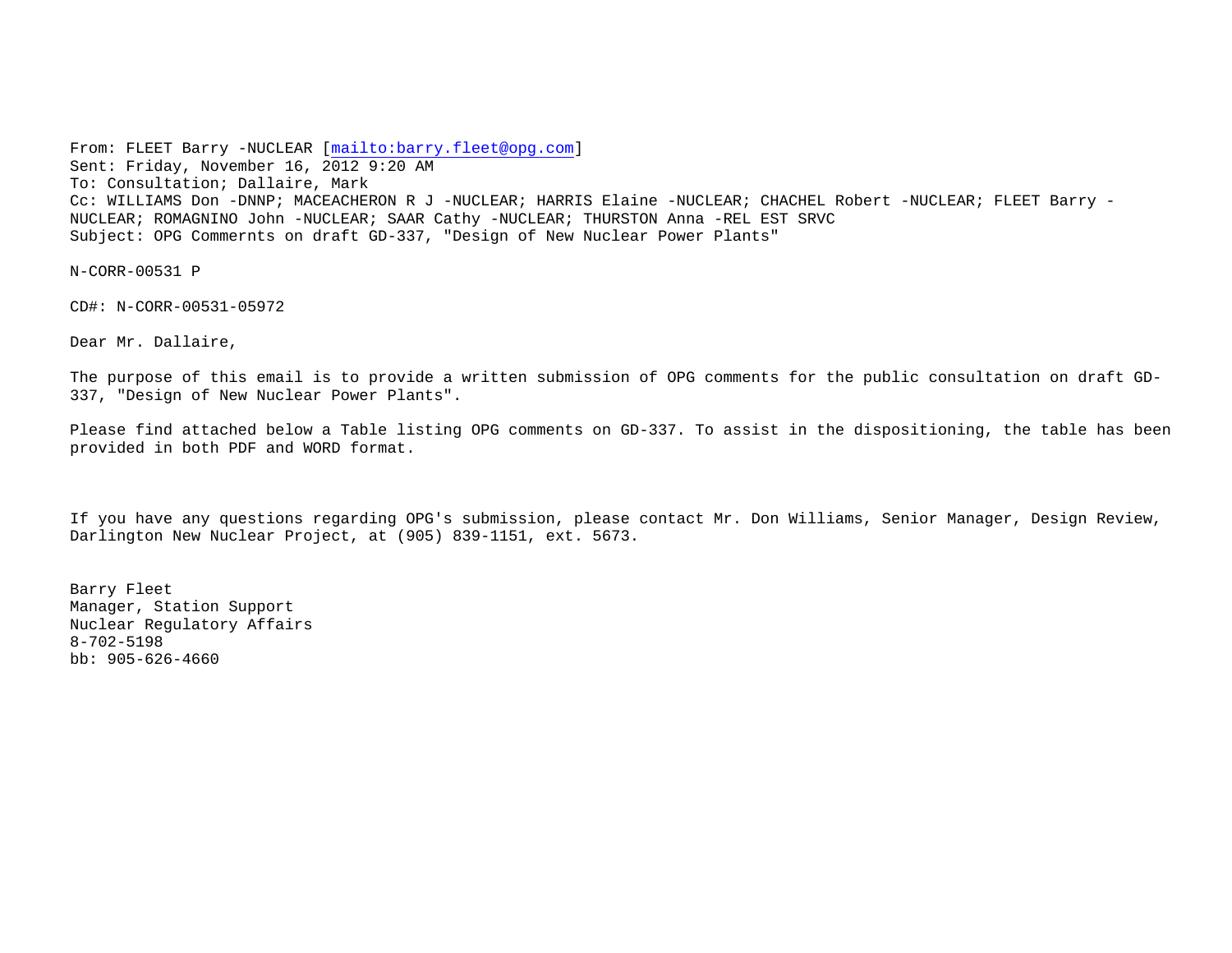## **OPG comments on GD-337, Guidance for the Design of New Nuclear Power Plants**

|                | <b>Document section/excerpt of section</b>                                                                                                                                                                                                                                                                                                                                                               | <b>OPG</b> issue                                                                                                                                                                                                                           | <b>Suggested change</b>                                                                                                                                                                                                                                                                                                                                                                                                                                                                                                              |
|----------------|----------------------------------------------------------------------------------------------------------------------------------------------------------------------------------------------------------------------------------------------------------------------------------------------------------------------------------------------------------------------------------------------------------|--------------------------------------------------------------------------------------------------------------------------------------------------------------------------------------------------------------------------------------------|--------------------------------------------------------------------------------------------------------------------------------------------------------------------------------------------------------------------------------------------------------------------------------------------------------------------------------------------------------------------------------------------------------------------------------------------------------------------------------------------------------------------------------------|
| $\mathbf{1}$   | RD-337 - general                                                                                                                                                                                                                                                                                                                                                                                         | The timing of the public consultation<br>for comments on RD-337 has not<br>allowed sufficient time for them to be<br>incorporated into GD-337.                                                                                             | OPG (and others) have submitted detailed comments for<br>RD-337 version 2. These comments have not yet been<br>considered for incorporation into GD-337. OPG's<br>comments from RD-337 should be reviewed by the<br>CNSC to determine applicability to GD-337.<br>With respect to "design extension conditions" and<br>"complementary design features", this document should<br>be revised throughout to be consistent with the resolution<br>of OPG's comments regarding such terms in its review of<br>the draft RD-337 version 2. |
| $\overline{2}$ | Preface<br>This document provides expectations<br>and guidance on how to meet the<br>requirements set out in regulatory<br>document RD-337 version 2, Design<br>of New Nuclear Power Plants.<br>Section 1.0 Purpose<br>This document provides expectations<br>and guidance on how to meet the<br>requirements set out in regulatory<br>document RD-337 version 2, Design<br>of New Nuclear Power Plants. | Suggest deleting the word<br>"expectations". This document is<br>intended to provide "guidance", not<br>"requirements". However, the term<br>"expectations" may be construed to<br>mean "requirements" and should<br>therefore be omitted. | Change text as follows:<br>Preface<br>"This document provides guidance on how to meet the<br>requirements set out in regulatory document RD-337<br>version 2, Design of New Nuclear Power Plants."<br>Purpose<br>"This document provides guidance on how to meet the<br>requirements set out in regulatory document RD-337<br>version 2, Design of New Nuclear Power Plants."                                                                                                                                                        |
| 3              | Section 2.0 Scope<br>Further guidance can be obtained from<br>relevant Canadian codes and                                                                                                                                                                                                                                                                                                                | Codes and standards referenced in the<br>guide refer to specific revisions. It is<br>unlikely GD-337 will be updated with                                                                                                                  | Change text as follows:<br>"Further guidance can be obtained from relevant                                                                                                                                                                                                                                                                                                                                                                                                                                                           |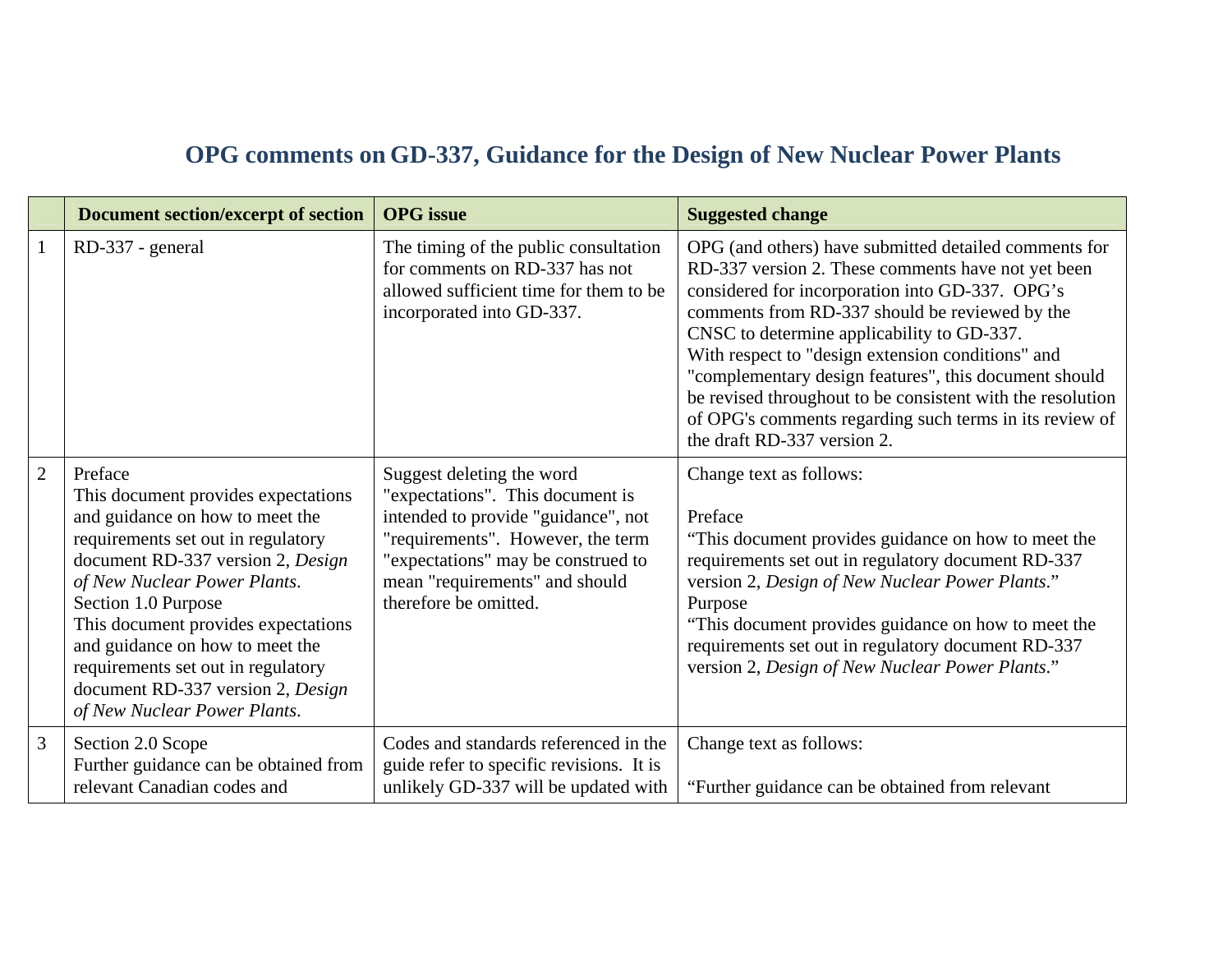|                | <b>Document section/excerpt of section</b>                                                                                                                                                                                                        | <b>OPG</b> issue                                                                                                                                                                                                                                                                                      | <b>Suggested change</b>                                                                                                                                                                                                                                                                     |
|----------------|---------------------------------------------------------------------------------------------------------------------------------------------------------------------------------------------------------------------------------------------------|-------------------------------------------------------------------------------------------------------------------------------------------------------------------------------------------------------------------------------------------------------------------------------------------------------|---------------------------------------------------------------------------------------------------------------------------------------------------------------------------------------------------------------------------------------------------------------------------------------------|
|                | standards, as well as appropriate<br>international standards, such as IAEA<br>publications.                                                                                                                                                       | the frequency necessary reflect the<br>most recent version of all relevant<br>codes and standards going forward.<br>Suggest adding text to indicate that<br>information can be found in the codes<br>and standards listed or latest codes<br>and standards as applicable, as<br>appropriately agreed. | Canadian codes and standards, as well as, appropriate<br>international standards, such as IAEA publications. It<br>should be confirmed that the codes and standards used in<br>the design of a new nuclear plant are the applicable<br>codes and standards, as agreed to by the regulator." |
| $\overline{4}$ | Section 5.3 (Page 6) and elsewhere                                                                                                                                                                                                                | Reference to CSA N286-05 should be<br>changed to CSA N286-12.                                                                                                                                                                                                                                         | Replace "CSA N286-05" with "CSA N286-12"<br>throughout.                                                                                                                                                                                                                                     |
| 5              | Section 7.4.2, page 18<br>Natural external hazards considered in<br>the design include"                                                                                                                                                           | As noted earlier in this section,<br>hazards are evaluated and may be<br>screened out based on extremely low<br>probability. The statement in<br>question implies no such screening<br>(as may be the case for the listed<br>"geomagnetic storm").                                                    | Change text as follows:<br>"Natural external hazards considered in the <i>evaluation</i><br>include"                                                                                                                                                                                        |
| 6              | Section 7.9.1, Page 29<br>The monitoring should not be limited<br>to process variables of safety and<br>safety-related systems. It should<br>extend to the monitoring of radiation,<br>hydrogen, seismic, loose parts,<br>vibration, and fatigue. | Installation of I&C equipment to<br>monitor for loose parts and fatigue is<br>not practical. Suggest removing these<br>items from the recommended list of<br>parameters to be monitored.                                                                                                              | Change text as follows:<br>"The monitoring should not be limited to process"<br>variables of safety and safety-related systems. It should<br>extend to the monitoring of radiation, hydrogen, seismic,<br>and vibration."                                                                   |
| $\overline{7}$ | Section 7.9.2, 3rd Paragraph<br>The software provided by a third-party                                                                                                                                                                            | In some cases, widely used and proven<br>third-party software was not developed<br>to standards equivalent to those used                                                                                                                                                                              | Add a sentence at the end of the paragraph:                                                                                                                                                                                                                                                 |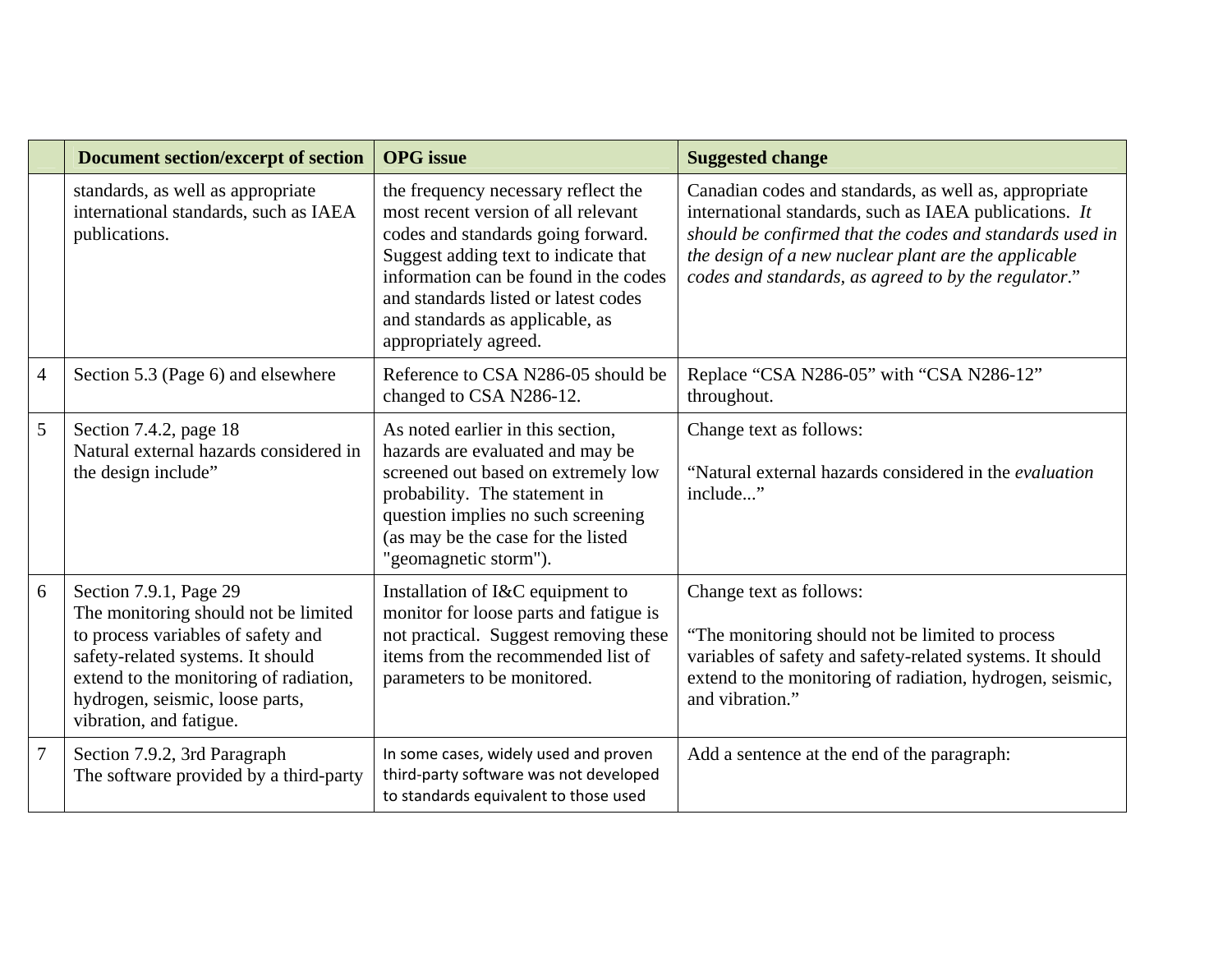|   | <b>Document section/excerpt of section</b>                                                                                                                                                                                                                                                               | <b>OPG</b> issue                                                                                                                                                                                                                                                                                                                        | <b>Suggested change</b>                                                                                                                                                                                                 |
|---|----------------------------------------------------------------------------------------------------------------------------------------------------------------------------------------------------------------------------------------------------------------------------------------------------------|-----------------------------------------------------------------------------------------------------------------------------------------------------------------------------------------------------------------------------------------------------------------------------------------------------------------------------------------|-------------------------------------------------------------------------------------------------------------------------------------------------------------------------------------------------------------------------|
|   | should have the same level of<br>qualification as for software that is<br>written specifically for the application.<br>The qualification of software should<br>be verified through the national or<br>international standards relevant to the<br>qualification activities of pre-<br>developed software. | for software written specifically for the<br>application.                                                                                                                                                                                                                                                                               | "When the third-party software was not developed to<br>equivalent standards, a qualification plan and<br>qualification report should be prepared to demonstrate<br>that this software is fit for its intended purpose." |
| 8 | Section 7.9.2, last bullet<br>- verifiability should refer to the extent to<br>which the development processes and<br>outputs have been created to facilitate<br>verification using both static methods<br>and testing                                                                                   | Editorial inconsistency. Change "should<br>refer" to "refers".                                                                                                                                                                                                                                                                          | Change text as follows:<br>"Verifiability refers to the extent to which the development<br>processes and outputs have been created to facilitate<br>verification using both static methods and testing "                |
| 9 | Section 7.9.3:<br>Instrumentation is also provided for<br>recording vital plant parameters and<br>variables, including:                                                                                                                                                                                  | Suggest to characterize the shown list<br>of vital plant parameters as examples<br>(i.e., "such as") rather than<br>"including". The licensee should<br>determine and justify the vital<br>parameters to be recorded for<br>accident monitoring.<br>Also, "hydrogen concentration" may<br>be inferred rather than directly<br>measured. | Change text as follows:<br>"Instrumentation is also provided for recording vital<br>plant parameters and variables, such as:"                                                                                           |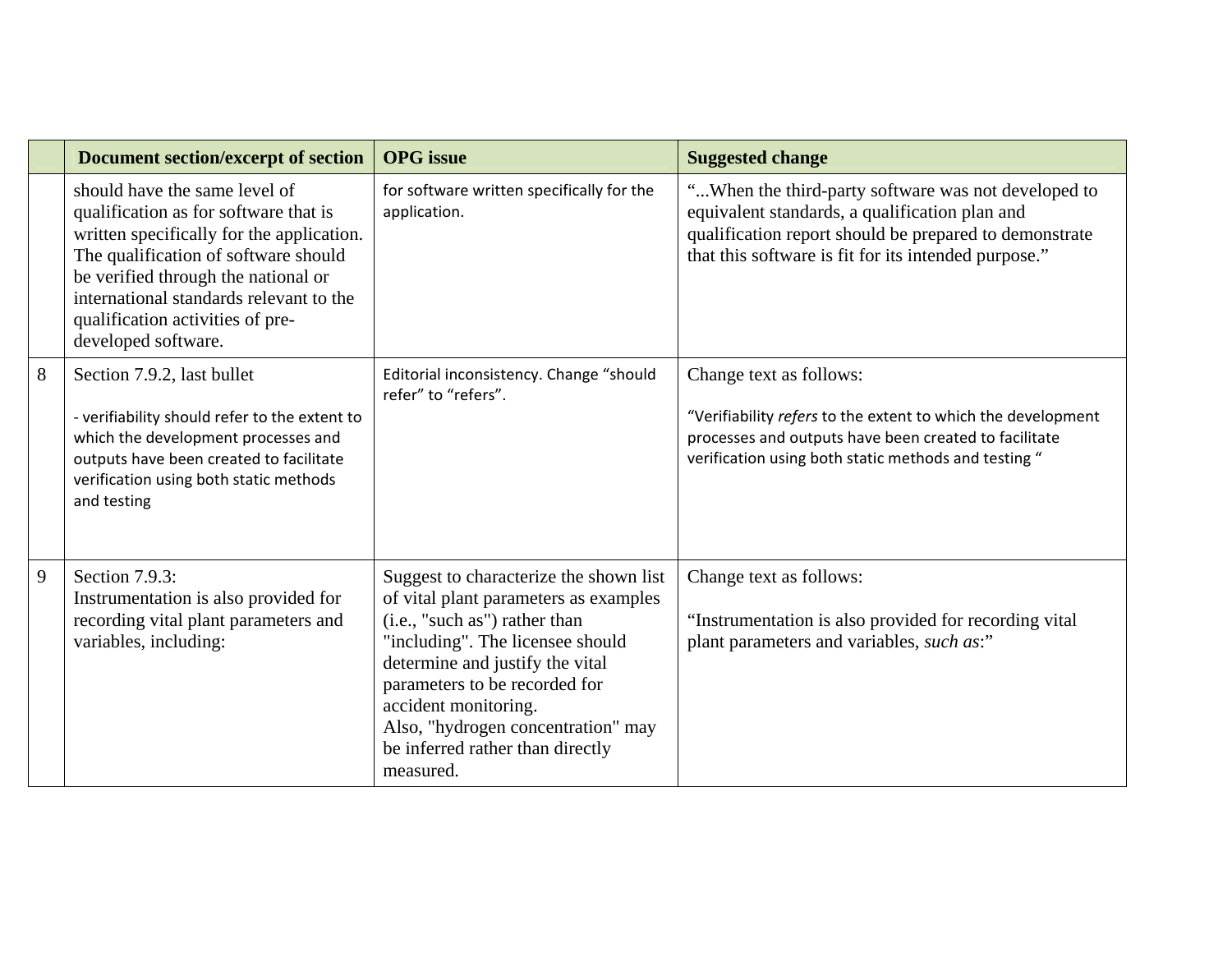|    | <b>Document section/excerpt of section</b>                                                                                                                                                                                                                       | <b>OPG</b> issue                                                                                                                                                                                                                                                                                                                                                                                                     | <b>Suggested change</b>                                                                                                                                                                                                     |
|----|------------------------------------------------------------------------------------------------------------------------------------------------------------------------------------------------------------------------------------------------------------------|----------------------------------------------------------------------------------------------------------------------------------------------------------------------------------------------------------------------------------------------------------------------------------------------------------------------------------------------------------------------------------------------------------------------|-----------------------------------------------------------------------------------------------------------------------------------------------------------------------------------------------------------------------------|
| 10 | Section 7.10<br>Pre-installed equipment can be<br>credited after 30 minutes where only<br>control room actions are needed or<br>after 1 hour if field actions are needed.                                                                                        | The Industry standard of 15 minutes<br>for operator action in the control<br>room and 30 minutes for operator<br>action outside of the control is<br>reasonable and has been validated.<br>The basis and justification for<br>changing from the current industry<br>standard practice needs to be<br>provided. This proposed change<br>could also unnecessarily increase the<br>cost and complexity of plant design. | Change text as follows:<br>"Pre-installed equipment can only be credited after a<br>minimum of 15 minutes where only control room actions<br>are needed, or after a minimum of 30 minutes, if field<br>actions are needed." |
| 11 | Section 7.10, last sentence<br>Guidance on redundant connection<br>points for temporary services is<br>described in section 7.3.4.                                                                                                                               | The reference to section 7.3.4 is<br>unclear. Please clarify or remove this<br>reference.                                                                                                                                                                                                                                                                                                                            | Clarity is required for the purpose of connection within<br>the design.                                                                                                                                                     |
| 12 | Section 7.13.1<br>a plant level HCLPF being at least<br>1.67 times the design basis<br>earthquake                                                                                                                                                                | Recommend that the basis for a plant<br>level HCLPF at 1.67 times the DBE<br>be explained or referenced.                                                                                                                                                                                                                                                                                                             | Basis for a plant level HCLPF at 1.67 times the DBE be<br>explained or referenced.                                                                                                                                          |
| 13 | Section 7.13.1<br>Beyond design basis margin should be<br>such that seismically induced SSC<br>failure probabilities do not contribute<br>to the total core damage frequency and<br>small and large release frequency to<br>the extent that they do not meet the | Are the two acceptance criteria<br>bullets in addition to the safety goal<br>criteria for BDBE?                                                                                                                                                                                                                                                                                                                      | Clarity is required                                                                                                                                                                                                         |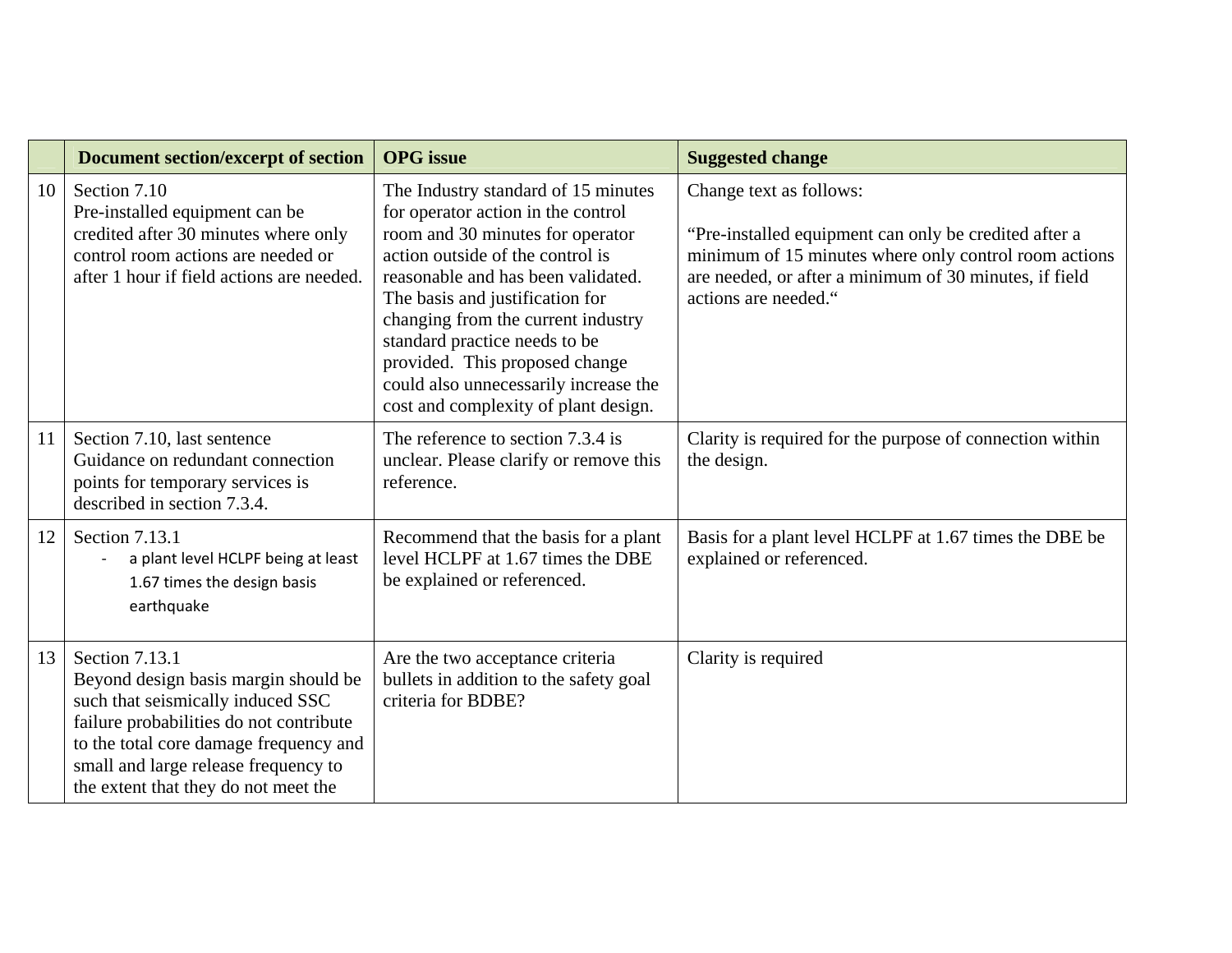|    | <b>Document section/excerpt of section</b>                                                                                                                                                                                                                    | <b>OPG</b> issue                                                                                                                                                                                                                         | <b>Suggested change</b>                                                                                                                                                                                                                                                                                                      |
|----|---------------------------------------------------------------------------------------------------------------------------------------------------------------------------------------------------------------------------------------------------------------|------------------------------------------------------------------------------------------------------------------------------------------------------------------------------------------------------------------------------------------|------------------------------------------------------------------------------------------------------------------------------------------------------------------------------------------------------------------------------------------------------------------------------------------------------------------------------|
|    | safety goals. The acceptance criteria<br>for beyond design basis earthquake<br>should be:<br>a plant level HCLPF being at least<br>1.67 times the design basis<br>earthquake<br>the containment integrity in the<br>case of beyond design basis<br>earthquake |                                                                                                                                                                                                                                          |                                                                                                                                                                                                                                                                                                                              |
| 14 | Section 7.13.1<br>The acceptance criteria for beyond<br>design basis earthquake should be:<br>the containment integrity in the<br>case of beyond design basis<br>earthquake                                                                                   | It Is unclear. Is this to say that<br>containment cannot fail for BDBEs?                                                                                                                                                                 | Change text as follows:<br>"There is an appropriate level of confidence that<br>containment integrity can be maintained in the case<br>of a BDBE"                                                                                                                                                                            |
| 15 | Section 7.21 Human factors, Analysis,<br>$2nd$ last paragraph<br>The design should also provide<br>research or study reports for any work<br>carried out as part of the process of<br>developing and testing any new                                          | As earlier stated, there are already<br><b>HFE Program Plans and HFE</b><br>Verification and Validation Plans and<br>associated V&V reports. Any study<br>reports regarding use of new HMI<br>technologies would be covered by<br>these. | Delete this paragraph.<br>"The design should also provide research or study<br>reports for any work carried out as part of the process of<br>developing and testing any new human system interface<br>technologies (i.e., displays and controls) that are new to<br>NPP applications and that may have a bearing on safety." |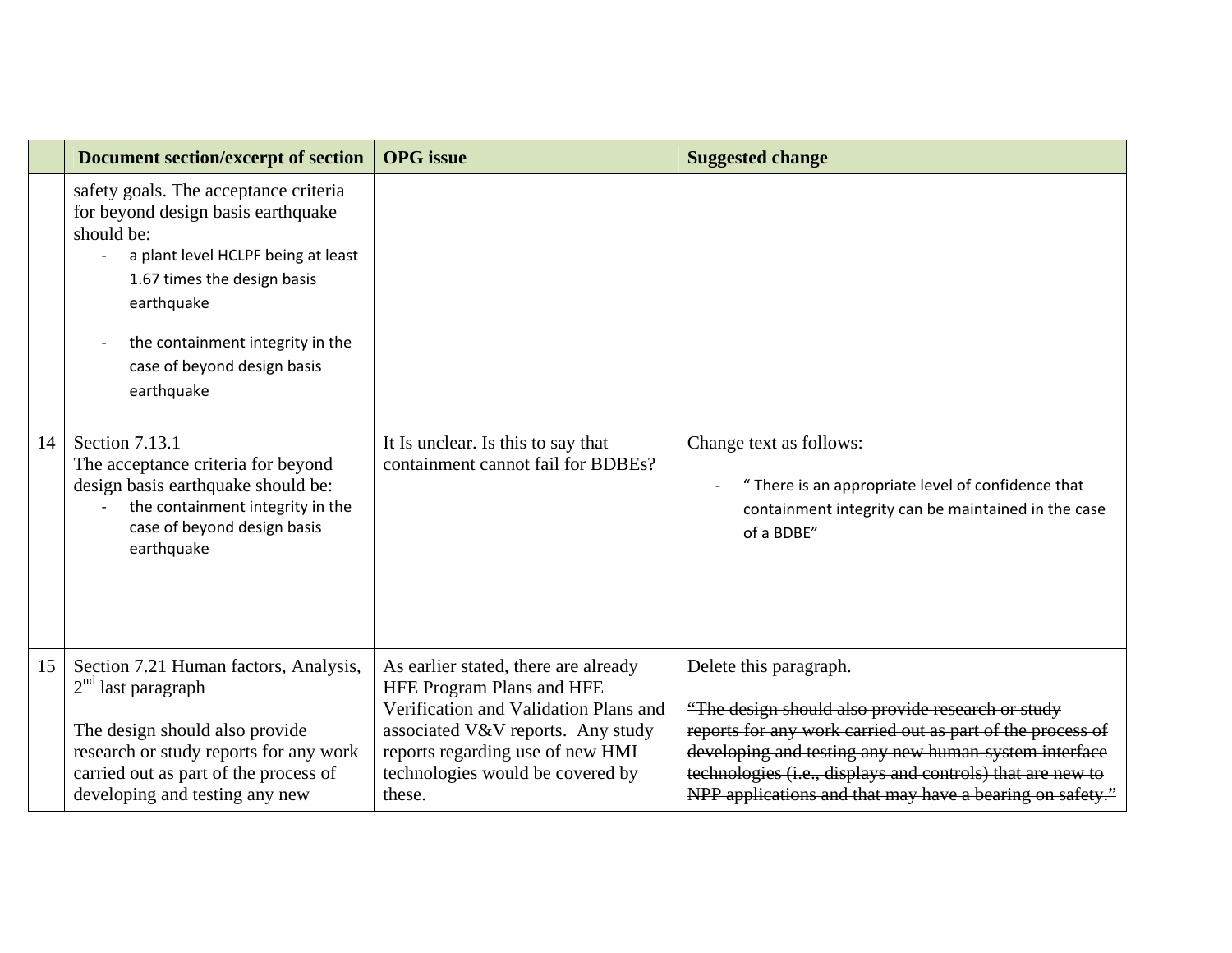|    | <b>Document section/excerpt of section</b>                                                                                                                                                                                                                                                                                                                               | <b>OPG</b> issue                                                                                                                                   | <b>Suggested change</b>                                                                                                                                                                                                                                                                                              |
|----|--------------------------------------------------------------------------------------------------------------------------------------------------------------------------------------------------------------------------------------------------------------------------------------------------------------------------------------------------------------------------|----------------------------------------------------------------------------------------------------------------------------------------------------|----------------------------------------------------------------------------------------------------------------------------------------------------------------------------------------------------------------------------------------------------------------------------------------------------------------------|
|    | human-system interface technologies<br>(i.e., displays and controls) that are<br>new to NPP applications and that may<br>have a bearing on safety.                                                                                                                                                                                                                       |                                                                                                                                                    |                                                                                                                                                                                                                                                                                                                      |
| 16 | Section 7.21 Human factors,<br>Operating personnel, $2nd$ paragraph<br>Formal interfaces should be defined<br>between the HF in design group(s) and<br>the various design engineering groups<br>involved in the design process; this<br>facilitates the interactions and sharing<br>of information to achieve good<br>integration of HF considerations in the<br>design. | There should not be a presumption of<br>a particular design organization.                                                                          | Delete this paragraph.<br>"Formal interfaces should be defined between the HF in<br>design group(s) and the various design engineering<br>groups involved in the design process; this facilitates the<br>interactions and sharing of information to achieve good<br>integration of HF considerations in the design." |
| 17 | Section 7.21 Human factors, Planning,<br>last sentence<br>There should be a sufficient number of<br>trained, qualified and experienced HF<br>specialists to carry out the HF in<br>design activities.                                                                                                                                                                    | There should be a graded approach<br>with respect to HF in design such that<br>for simple HMI issues, use of an HF<br>specialist is not necessary. | Change text to:<br>"There should be a sufficient number of trained,<br>qualified and experienced HF specialists to carry out the<br>HF in design activities where these meet established<br>criteria pertaining to system complexity and importance<br>to safety."                                                   |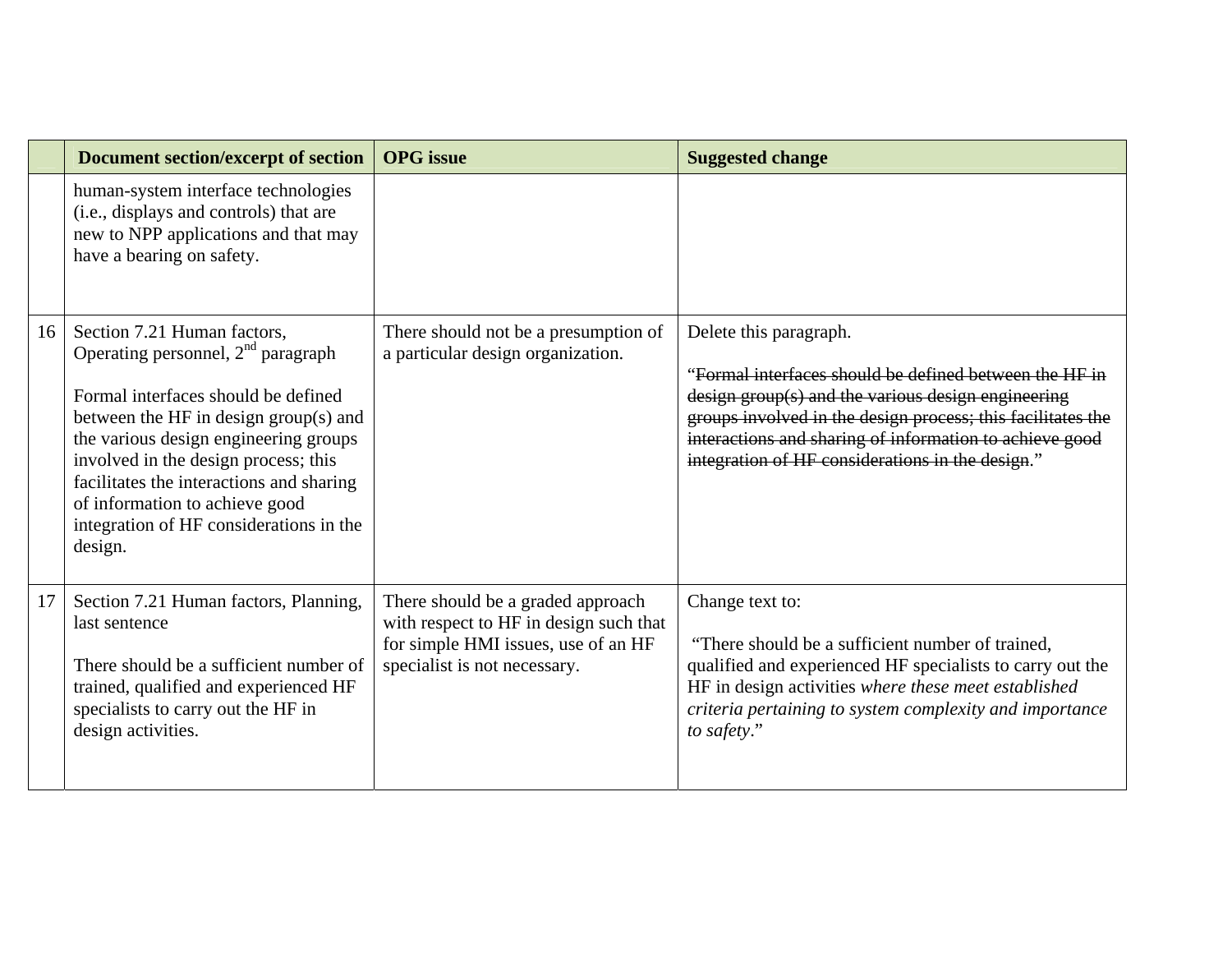|    | <b>Document section/excerpt of section</b>                                                                                                                                                                                                                                                                                                                                                                                                                     | <b>OPG</b> issue                                                                                                                                      | <b>Suggested change</b>                                                                                                                                                        |
|----|----------------------------------------------------------------------------------------------------------------------------------------------------------------------------------------------------------------------------------------------------------------------------------------------------------------------------------------------------------------------------------------------------------------------------------------------------------------|-------------------------------------------------------------------------------------------------------------------------------------------------------|--------------------------------------------------------------------------------------------------------------------------------------------------------------------------------|
| 18 | Section 7.22.4 Cyber security, first set<br>of bullets on p54<br>• communication of plant data between<br>the plant and the emergency control<br>centre (either onsite or offsite) should be<br>via unidirectional link                                                                                                                                                                                                                                        | In the last bullet, the use of the word<br>"unidirectional" may be counter-<br>productive.<br>Change "unidirectional links" to<br>"secure protocols". | Change text as follows:<br>". communication of plant data between the plant and the<br>emergency control centre (either onsite or offsite) should be<br>via secure protocols " |
| 19 | Section 7.22.4 Cyber security, last set<br>of bullets on p53<br>The following should be considered<br>for the protection of computer-based<br>I&C systems and components<br>important to safety functions:                                                                                                                                                                                                                                                     | The 4 <sup>th</sup> of 5 bullets is excessive since<br>the key systems requiring protection<br>are already covered by the first and<br>fifth bullets. | Delete the $4th$ bullet.<br>". any computer-based system, either autonomous or non-<br>autonomous, should be protected "                                                       |
|    | • the computer-based I&C systems and<br>components important to safety should<br>be protected, along with those support<br>systems and components which, if<br>compromised, would adversely affect<br>safety functions<br>• cyber attacks include either physical<br>or logical threats (with either<br>malicious or non-malicious intent),<br>originated from inside and outside of<br>the perimeter of the system's facility<br>• computer-based systems and |                                                                                                                                                       |                                                                                                                                                                                |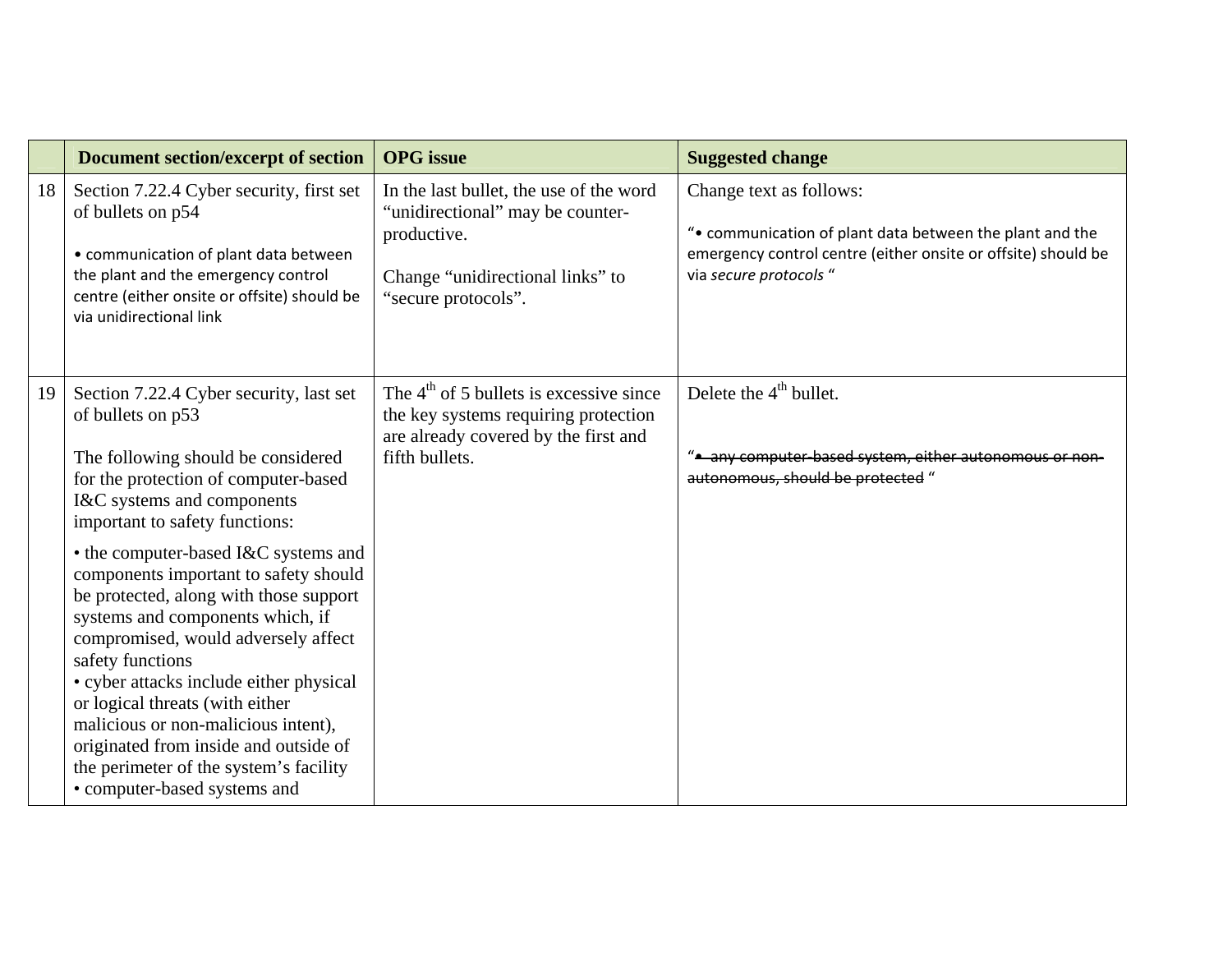|    | <b>Document section/excerpt of section</b>                                                                                                                                                                                                                                                                                                                                       | <b>OPG</b> issue                                                                                                                                                                                                                                                              | <b>Suggested change</b>                                                                                                                                                                                                                                                                                                 |
|----|----------------------------------------------------------------------------------------------------------------------------------------------------------------------------------------------------------------------------------------------------------------------------------------------------------------------------------------------------------------------------------|-------------------------------------------------------------------------------------------------------------------------------------------------------------------------------------------------------------------------------------------------------------------------------|-------------------------------------------------------------------------------------------------------------------------------------------------------------------------------------------------------------------------------------------------------------------------------------------------------------------------|
|    | components includes computer<br>hardware, software, firmware, and<br>interfaces<br>• any computer-based system, either<br>autonomous or non-autonomous,<br>should be protected<br>• computer-based systems and<br>components for the functions of<br>emergency preparedness system,<br>physical security and safeguards,<br>should be protected, if applicable for<br>the design |                                                                                                                                                                                                                                                                               |                                                                                                                                                                                                                                                                                                                         |
| 20 | Section 7.22.4 Cyber security, last set<br>of bullets on p54<br>• implementation should not impact<br>performance, including response time,<br>effectiveness or operation of safety<br>functions                                                                                                                                                                                 | The first bullet is unrealistic and does<br>not focus on adverse impacts, which<br>is what we should be concerned with.<br>Change "should not impact" to<br>"should not adversely impact".                                                                                    | Change text as follows:<br>". implementation should not adversely impact<br>performance, including response time, effectiveness or<br>operation of safety functions"                                                                                                                                                    |
| 21 | Section 8.4:<br>As stated in RD-337 version 2,<br>"redundancy shall be provided in the<br>fast acting means of shutdown" unless<br>the safety analysis demonstrates that,<br>for any AOO or DBA coincident with<br>failure of a single fast acting means of                                                                                                                      | It is interpreted from this discussion<br>that both of the two independent<br>means of shutdown do not necessarily<br>have to be "fast acting" (only one<br>needs to be). It is proposed to add a<br>statement in the present guidance<br>document to explicitly clarify this | Change text as follows:<br>"Redundancy shall be provided in the fast acting means"<br>of shutdown" unless the safety analysis demonstrates<br>that, for any AOO or DBA coincident with failure of a<br>single fast acting means of shutdown, the acceptance<br>criteria can be met. In which case, only one fast acting |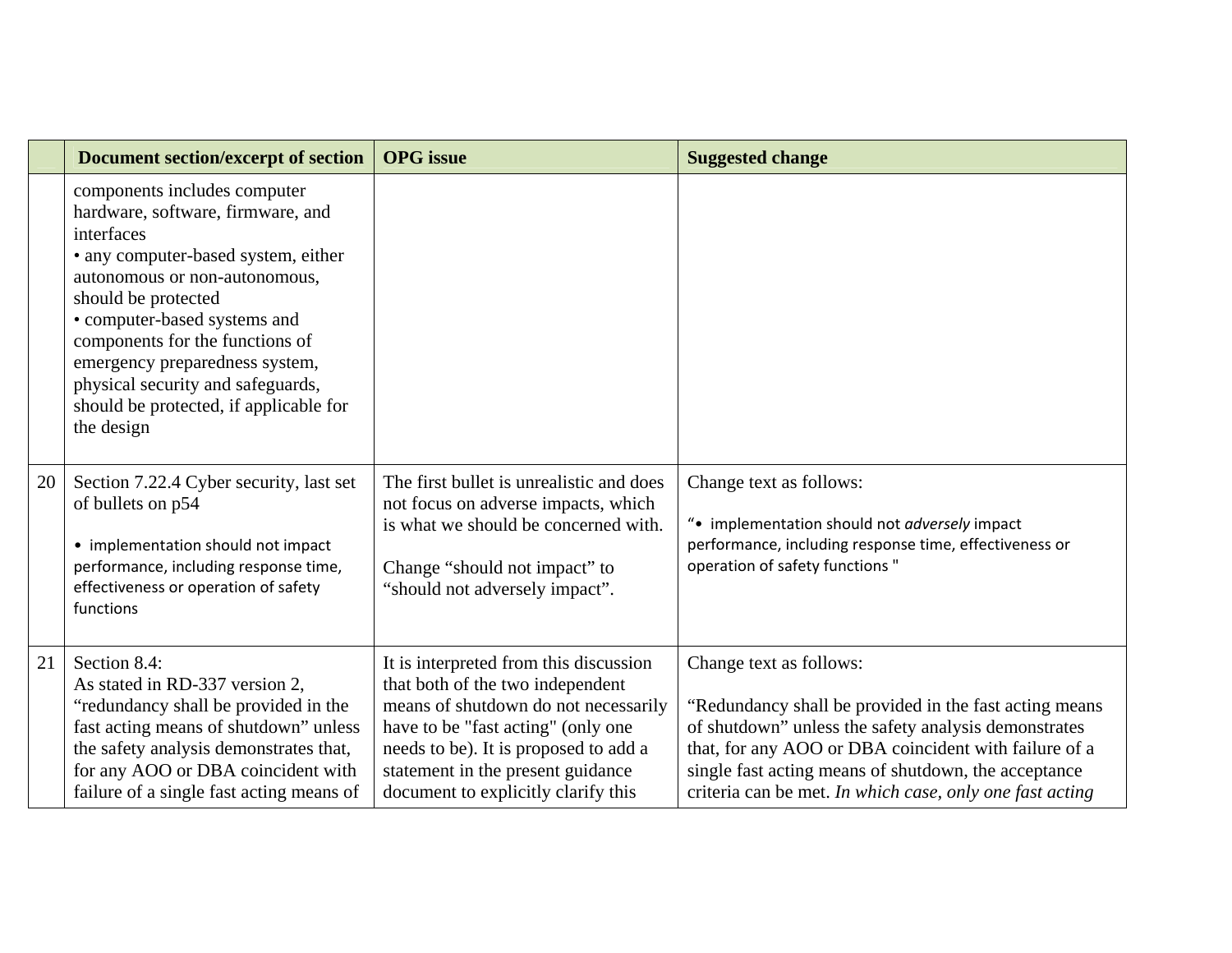|    | <b>Document section/excerpt of section</b>                                                                                                                                                                                                                                                                                                                                                                                                              | <b>OPG</b> issue                                                                                                                                                                                                                                                                                    | <b>Suggested change</b>                                                                                                       |
|----|---------------------------------------------------------------------------------------------------------------------------------------------------------------------------------------------------------------------------------------------------------------------------------------------------------------------------------------------------------------------------------------------------------------------------------------------------------|-----------------------------------------------------------------------------------------------------------------------------------------------------------------------------------------------------------------------------------------------------------------------------------------------------|-------------------------------------------------------------------------------------------------------------------------------|
|    | shutdown, the acceptance criteria can<br>be met.                                                                                                                                                                                                                                                                                                                                                                                                        | point.                                                                                                                                                                                                                                                                                              | means of shutdown would be required."                                                                                         |
| 22 | Section 8.4.2<br>The reliability evaluation should be<br>such that the reliability of the<br>shutdown function is such that the<br>cumulative frequency of failure to<br>shutdown on demand can be shown to<br>be less than $10^{-5}$ failures per demand,<br>and the contribution of all sequences<br>involving failure to shutdown to the<br>large release frequency of the safety<br>goals can be shown to be less than 10<br>$\sqrt{\mathrm{yr}}$ . | Regarding the reliability of the<br>shutdown function, the basis for the<br>guidance to show $10^{-5}$ or less failures<br>per demand and $10^{-7}$ /yr or less<br>contribution to the LRF safety goal<br>are not clear.                                                                            | Please clarify                                                                                                                |
| 23 | Section 8.10.4<br>As stated in RD-337 version 2, "if<br>operator action is required for<br>actuation of any safety system or<br>safety support system equipment<br>following indication of the necessity<br>for operator action inside the control<br>rooms, there is at least 30 minutes<br>available before the operator action is<br>required".                                                                                                      | OPG has made a comment on the<br>referenced section of RD-337. The<br>basis and justification for changing<br>from an Industry standard of 30<br>minutes for operator action outside of<br>the control needs to be provided.<br>This change does not appear to be<br>consistent with IAEA guidance. | Please ensure consistency with the updated RD-337.                                                                            |
| 24 | Section 9.4                                                                                                                                                                                                                                                                                                                                                                                                                                             | It is proposed to include the<br>supplementary guide to CSA N286.7.                                                                                                                                                                                                                                 | Reference:<br>Guideline for the application of N286.7-99, Quality<br>assurance of analytical, scientific, and design computer |